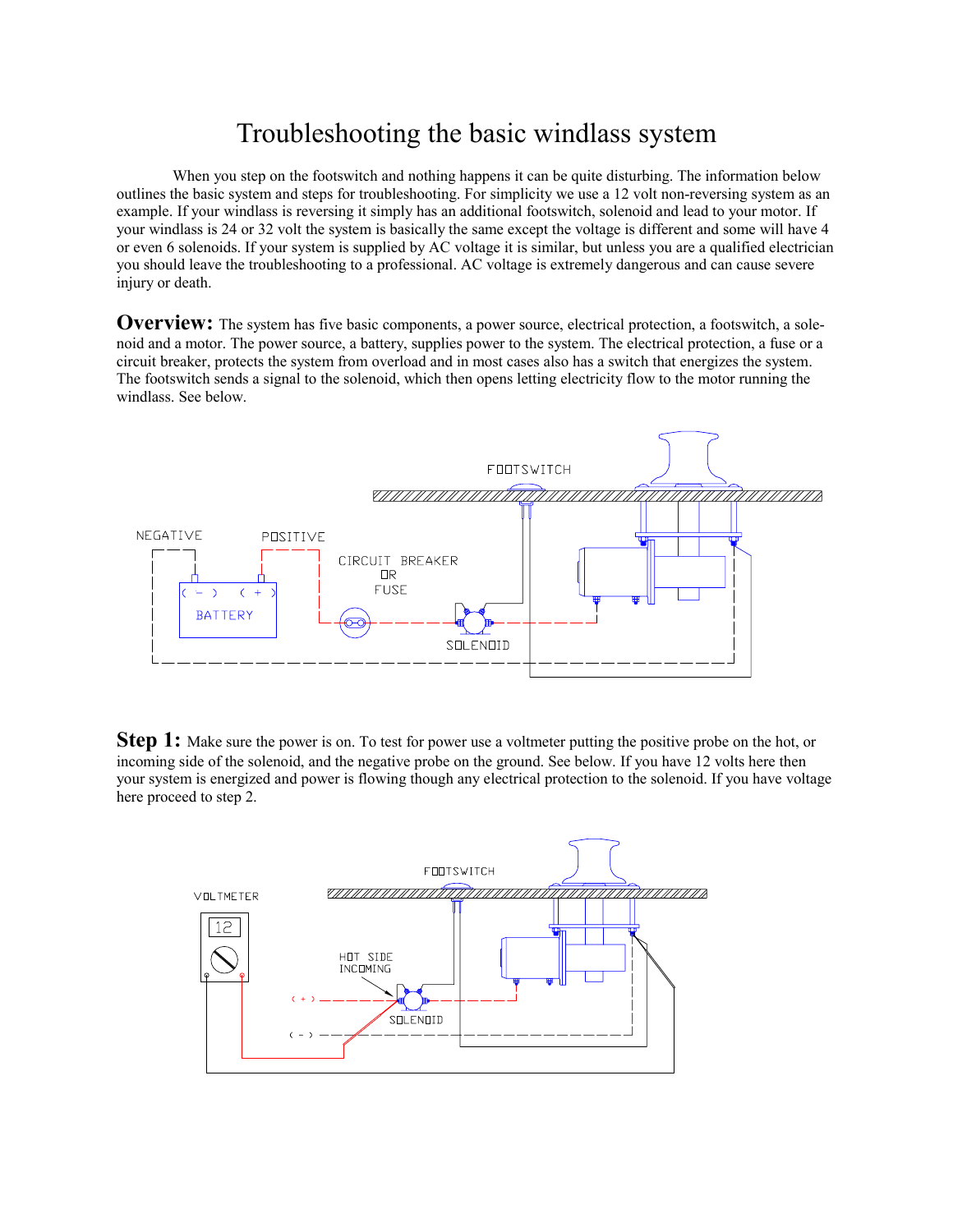Almost all windlass systems originate at a battery. The cables running from the battery to your windlass are large, as large or larger than your index finger. Follow the positive cable forward to find the electrical protection device. The protection, either a fuse or a circuit breaker is installed breaking the positive cable at some point between the power source and the windlass motor.

From the **1930's until the 1960's** most systems were protected by a large buse **fuse**, usually 200 AMPS. Often the fuse is close to the battery. If you find a fuse check the continuity using a voltmeter. If the fuse is blown replace it and check for voltage at the solenoid as described above. If the fuse is good continue along the cable looking for another protection device.

From the **1960's to the 1980's** a windlass **protector panel** was offered as an option, Model 12PP. The panel is 4 1/2" x 7" containing a light, a disconnect switch and a circuit breaker. The breaker is a round red button with 150 on it. Many powerboat manufacturers installed these devices in the engine room. Most installations used a protector panel, but some were done with the installer providing their own device. If you find a protector panel use a voltmeter to ensure power is getting to the disconnect switch. Put the positive probe on the hot side, or incoming side of the switch  $( # 1)$  and the negative probe on the ground. If there is power here turn the disconnect switch on and using the voltmeter check to see if there is power coming out of the disconnect switch  $(\# 2)$ . If so, then check

to see if power is coming out of the circuit breaker  $( # 3)$ . If you have found that voltage is going through the disconnect switch, but not the circuit breaker try pushing the red button, if the breaker is working this will reset it. If this doesn't work you can remove the outgoing power lead from the breaker and attach it to the disconnect switch, **do this for troubleshooting only**. You will still have a switch, but no electrical protection. These circuit breakers are obsolete and the entire panel must be replaced.



## From the **1980's to the late 2000's** a **circuit breaker**

has been provided with the windlass. There are three types and most include thermal protection. See below. Check with a voltmeter to ensure power is getting to the hot, or incoming side of the breaker, then turn the breaker on and check for outgoing power. If there is voltage on the outgoing side of the breaker, you should have power at the solenoid. If there is no voltage the breaker is bad and must be replaced. For troubleshooting you can bypass the breaker by putting both leads on the same stud. This eliminates the breaker and any switch directly connecting the windlass system to the battery. **Do this for troubleshooting only,** testing if the windlass runs and the only problem is the breaker. Square breakers are obsolete and the entire panel must be replaced. Round breakers are replaceable.

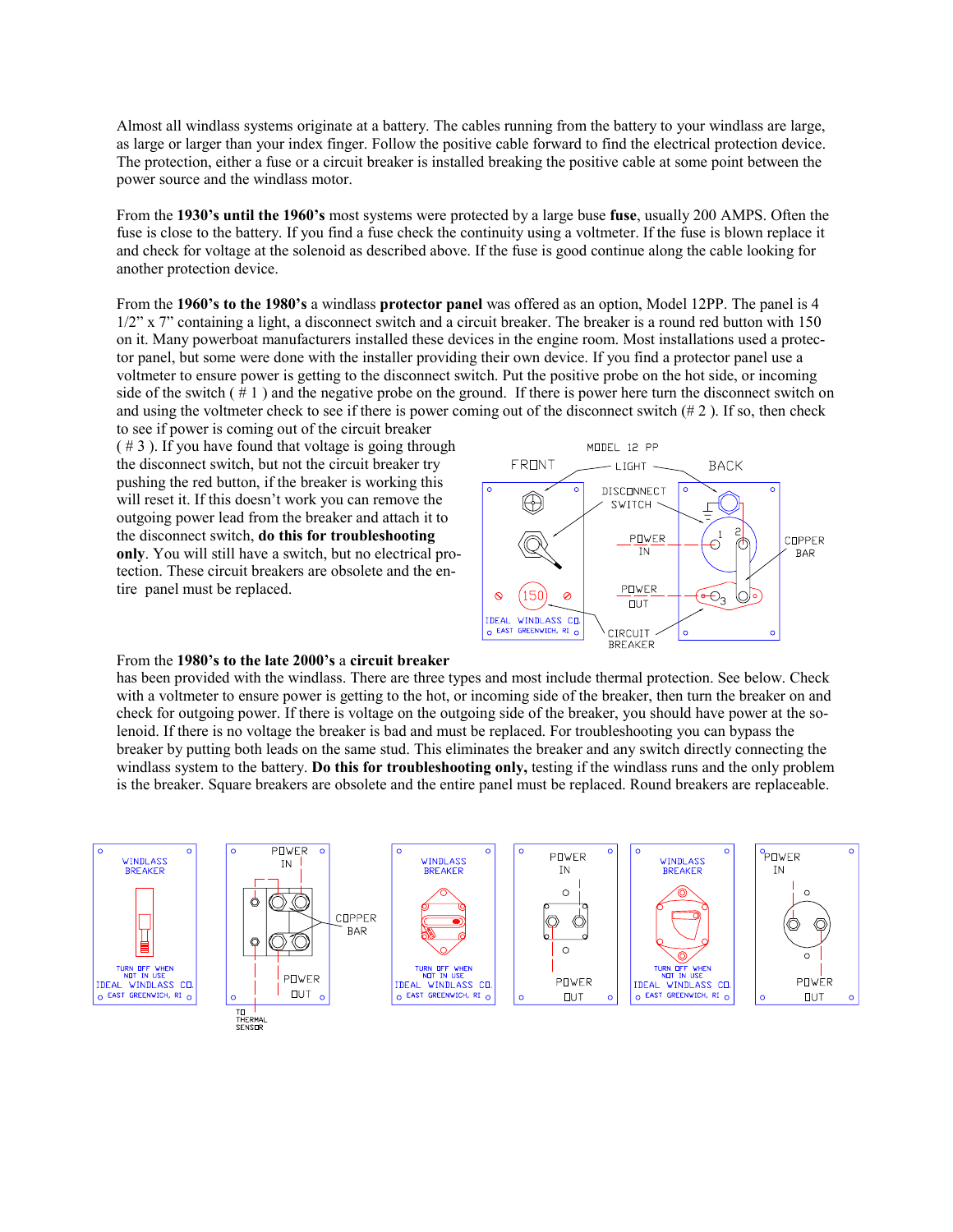

**Step 2:** Use a voltmeter to check for voltage coming out of the solenoid. Put the positive probe on the outgoing side of the solenoid, the side that leads to the windlass motor, and the negative probe on the ground. Have someone step on the footswitch. When stepping on the switch voltage should flow through the solenoid. If working you will hear a clunk from the solenoid when the switch is engaged. If voltage is found on the outgoing side of the solenoid proceed to step 3. If there is no voltage the problem is either the switch, or the solenoid. To eliminate the switch remove the two wires going to the switch and touch these wires together. Again, test with the voltmeter for voltage coming out of the solenoid while these two wires are together. If you have voltage then the switch is bad and must be replaced. See bulletin # 9240.1 for footswitch parts. If you have voltage proceed to step three. If not, replace the solenoid. You can bypass the solenoid by removing one of the large leads and touching it to the other large lead. This will bypass both the switch and solenoid wiring the windlass motor directly to the power source. **Do this for troubleshooting only** to test that the solenoid is the only problem.

**Step 3:** Use a voltmeter to check for voltage at the windlass motor. Put the positive probe on the electrical stud on the motor, the negative probe on the ground and have someone step on the footswitch. If voltage is present then you have one of two problems, a bad motor, or a frozen windlass that the motor cannot move.

**Step 4:** Remove the motor. The windlass gearbox has oil inside which must be removed before removing the motor. Older windlasses, windlasses



with 3 bolt motors and horizontal windlasses do not have a drain plug. Vertical windlasses have a pipe plug on the side of the gearbox. Horizontals have a pipe plug in the front. Use a small oil-changing pump to remove the oil. Newer vertical windlasses have a drain plug on the bottom surface of the gearbox. See below. Before removing any wires either label them or draw a diagram showing the correct connections. When removing the wires from the motor be sure to hold the check nut in place while loosening the top nut. Failure to do this may ruin the motor. See below. Windlasses motors with a square flange have four bolts holding them to the gearbox. Remove the four bolts and pull the motor straight out. The motor has gasket sealant and you may have to break the seal by wiggling the rear end of the motor. Once the bolts are removed and the seal broken the motor will slide straight out. Windlass

motors with a flange shaped somewhat like an old fashioned key hole have three bolts, one bolt going through the square end in one direction and the other two bolts 120 degrees apart going in the opposite direction.